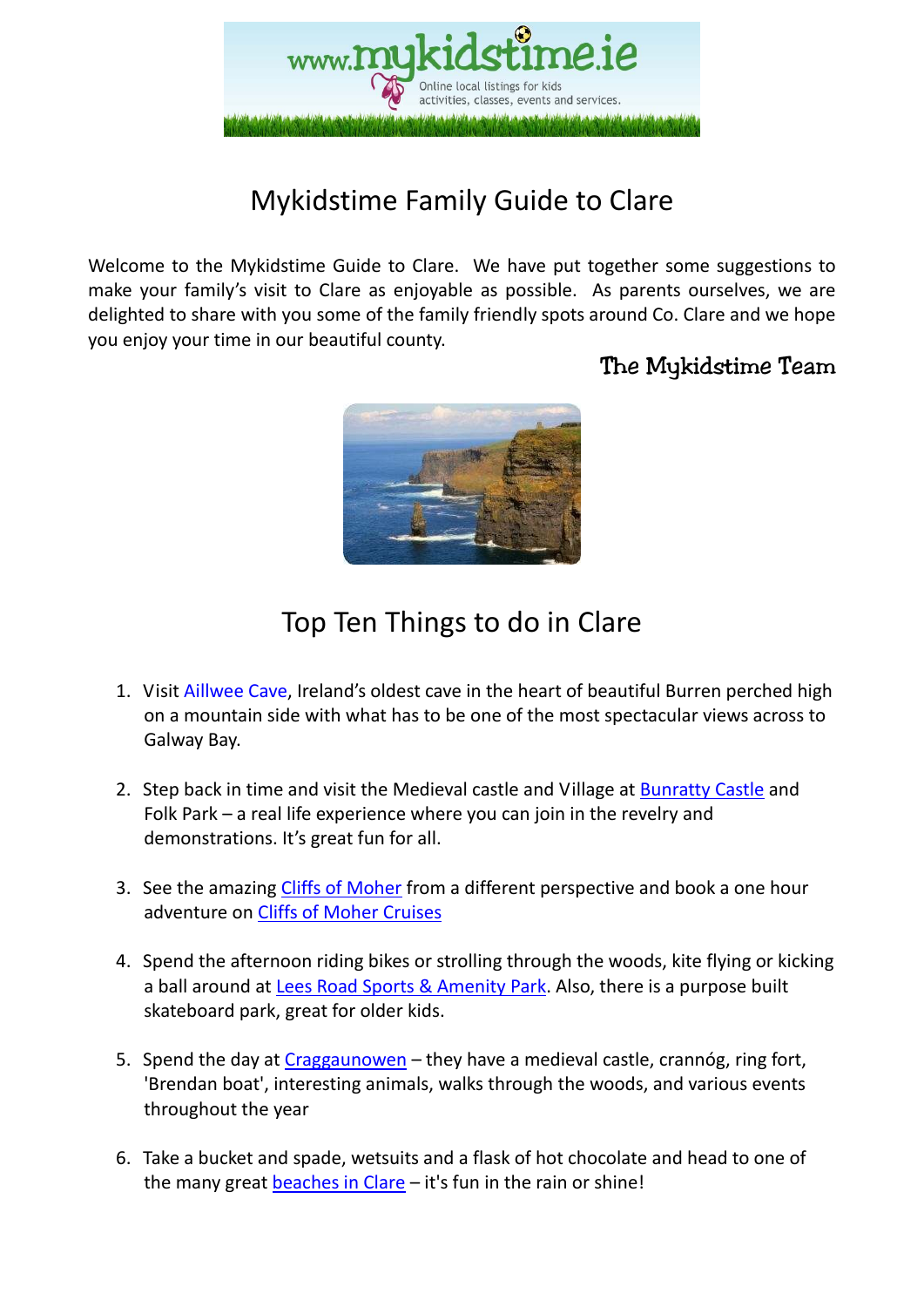

- 7. Book a boat trip and see some beautiful scenery and meet the dolphins. Dolphinwatch departs from Carrigaholt and Dolphin Discovery departs from Kilrush
- 8. Take a ride on the West Clare Railway the restored Slieve Callan steam locomotive runs on 2½ mile of track at Moyasta Junction
- 9. Drive the scenic loop and see fabulous cliffs from Kilkee to Loop Head Lighthouse!
- 10. Take a trip on the Spirit of Killaloe for a relaxing tour cruising north along the River Shannon and Lough Derg departing from the scenic village of Killaloe. The sightseeing top deck of the boat is ideal for getting the best view of the spectacular scenery and beautiful natural landscape of East Clare and County Tipperary.

### Free Things To Do In Clare



Playgrounds - There are some great Playgrounds all over Clare and some are very new. Some favourites include Scariff and Mountshannon as there is an historical maze too!

Beaches - Don't wait for the sun to come out. Head to the beach with wetsuits, coats, hats and wellies, if need be, and take a walk on the shore. Though, most likely, the kids will want to get wet, so bring towels and a change of clothes even if you don't plan on swimming!

Get the kids out walking in the woods – Dromore and Cratloe Wood have great paths away from roads. The new playground beside Cratloe Wood will open soon and it is AMAZING!

Clare Museum - Visit the Riches of Clare Museum in Ennis for interactive experiences, audio visual, discoveries from archaeological sites and artifacts. The Museum also has a small gallery displaying local artists.

Stop by the Ennis Tourist Office attached to Clare Museum and they will supply you with maps and descriptions of the Ennis Sculpture Trail or the Historical Trail.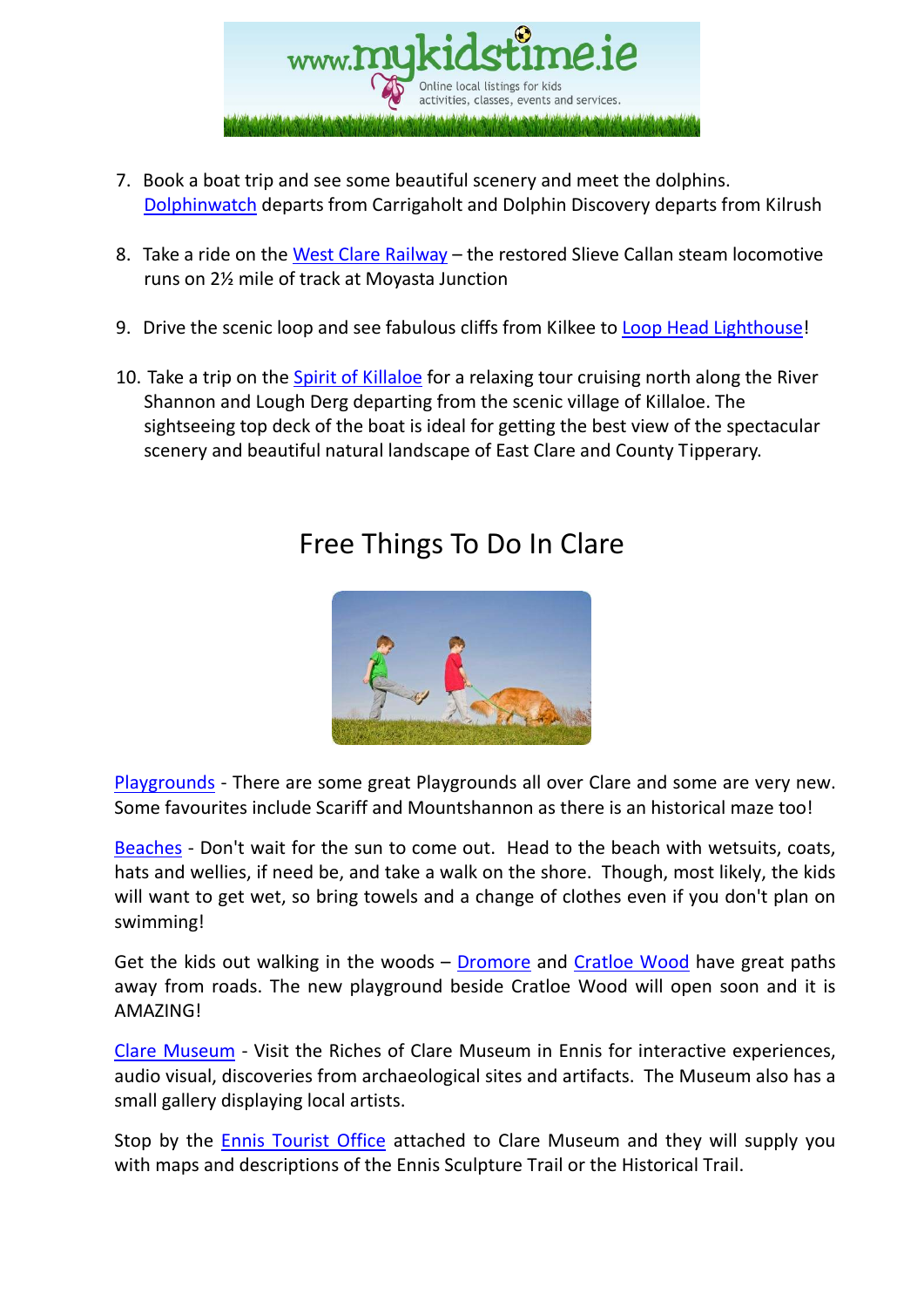

Kilrush town has a **Shannon Dolphin Trail** which starts at the Shannon Dolphin Information Board in the town's Market Square. Follow the trail markers and it will take you to the Shannon Dolphin & Wildlife Centre where you can listen to sounds from the bottlenose dolphins, see real skeletons of whales and dolphins, and many more dol-fun educational activities for children.

Why not try the Kilkee Habitat Trail which follows the beach and cliffs. It's a scenic walk with six panels each one themed to its location illustrating the diverse wildlife habitats of Kilkee. While you're in Kilkee, take the nets and try to catch fish in the rock pools, or play the unique local game of Racquets (a form of outdoor squash) against the West End wall on the beach.

Libraries – always a great way to spend a few hours with the kids, reading stories or letting them brouse for themselves. There are pictures to colour, PCs with child friendly games and often arts and crafts or story telling taking place.

Hit the trails - One of our favourite things to do is pack snacks or a picnic lunch and head to the woods for a hike. Here's some of our favourite nature trails.

Burren Smokehouse has a free audio visual presentation, mosaics indoors and outdoors, and gift shop to meander through. Sample their award winning smoked salmon, which I'm sure you'll be tempted to buy some to take home.

The Rock Shop have free audio visual presentations and a stunning showroom of crystals, stones and stone products, and jewelry. There is also a café.

Festivals and events - Check out our What's On section regularly. Frequently, there are free events and festivals happening around the county.

For a more touristic experience visit the historic and archaeological sites like Mooghaun fort near Newmarket-on-Fergus, Poulnabrone Dolmen in the Burren, or Quin Abbey just to name a few.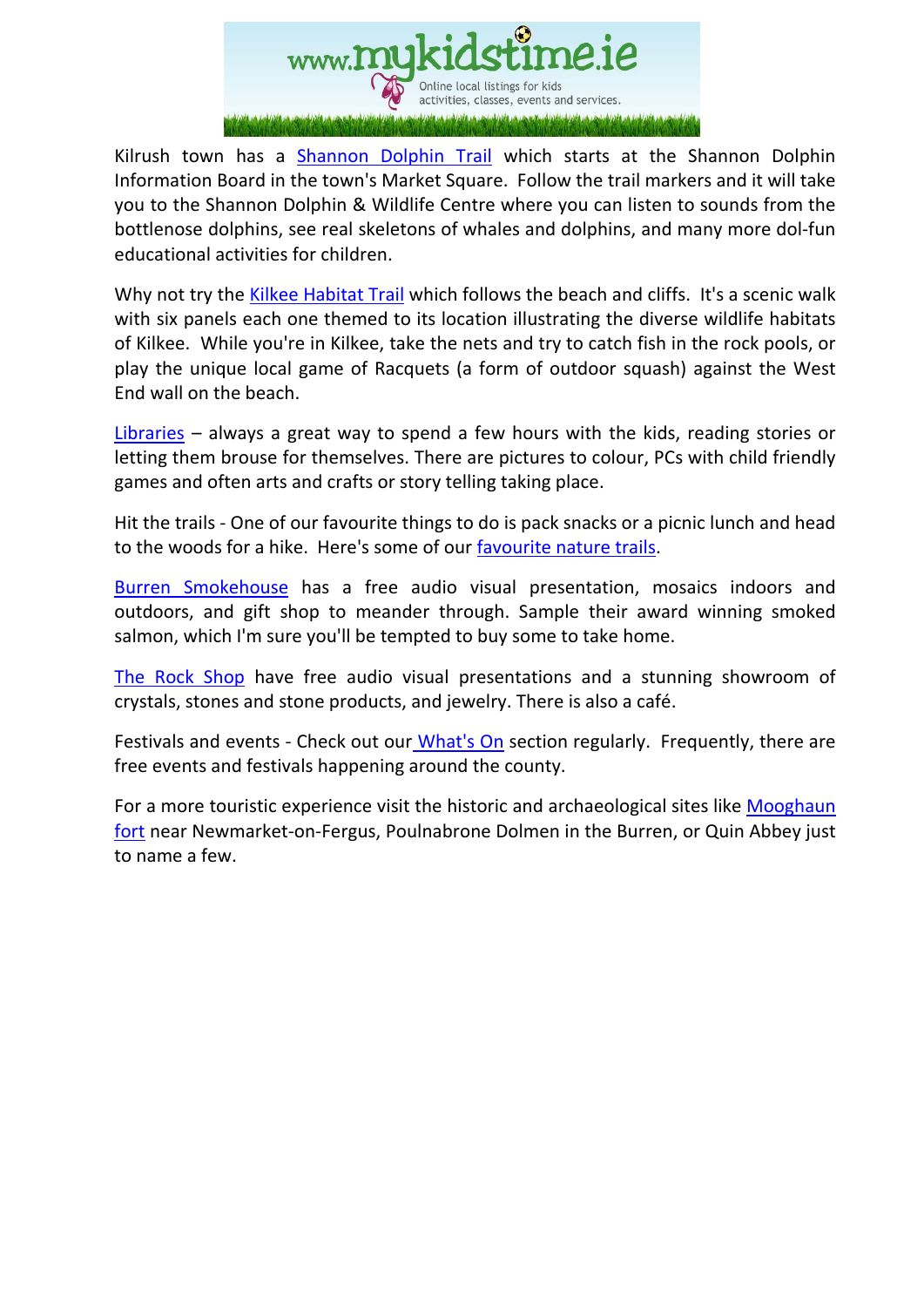

# Where to Stay



*Please mention Mykidstime when Booking* 

#### **Falls Hotel & Spa**

Ennistymon Co. Clare Tel: +353 (0)65 7071004 Email: reception@fallshotel.ie Web: www.fallshotel.ie

#### **The Auburn Lodge**

Galway Road Ennis Co. Clare Tel: +353 (0)65 6821247 Email: stay@irishcourthotels.com Web: www.auburnlodge.com

### **The Lakeside Hotel & Leisure Centre**

Ballina/Killaloe Co. Clare Tel: +353 (0)61 376122 Email: info@lakesidehotel.ie Web: www.lakesidehotel.ie

#### **The Clare Inn Hotel & Suites**

Dromoland, Co. Clare Tel: +353 (0)61 368161 Email: info@clareinnhotel.ie Web: www.clareinnhotel.ie

The Falls Hotel is nestled in a wooded vale beside the tumbling waters of the River Inagh at the outskirts of Ennistymon Village. It is a family run hotel with two restaurants, a Spa and Aqua and Fitness club and offers regular family breaks with fun activities. A cottage and duplex apartments can also be rented. It is only 10 minutes from Lahinch Beach.

 The Auburn Lodge in Ennis is a great family hotel with a leisure centre, restaurant and kids club. It is an ideal base for touring Bunratty, the Burren and Cliffs of Moher and is one of the most popular hotels in the area. It has a playroom for kids and 400 metres from the hotel is Barneyz Kids Clob.

 This hotel is in a beautiful setting and has great leisure facilities that include a 17m deck level pool, kids pool, kiddies splash pool, 120ft. figure of 8 slide, sauna, steam room, gymnasium, jacuzzi, aerobics studio, and supervised creche. Babysitting is available in the evening on request. Also, they will be implementing a healthy options menu for kids cleverly called "Not a Nugget in Sight". The family rooms easily accommodate a double, two twin and cot (if required).

 The Clare Inn is an ideal location for visiting Ennis, Limerick or Bunratty Castle and commands panoramic views across the Clare Hills and Shannon Estuary. There are large family rooms available and the Clare Inn is renowned for its Blue Dolphin kids club running all year round at weekends and various additional kids activities during holidays and mid terms.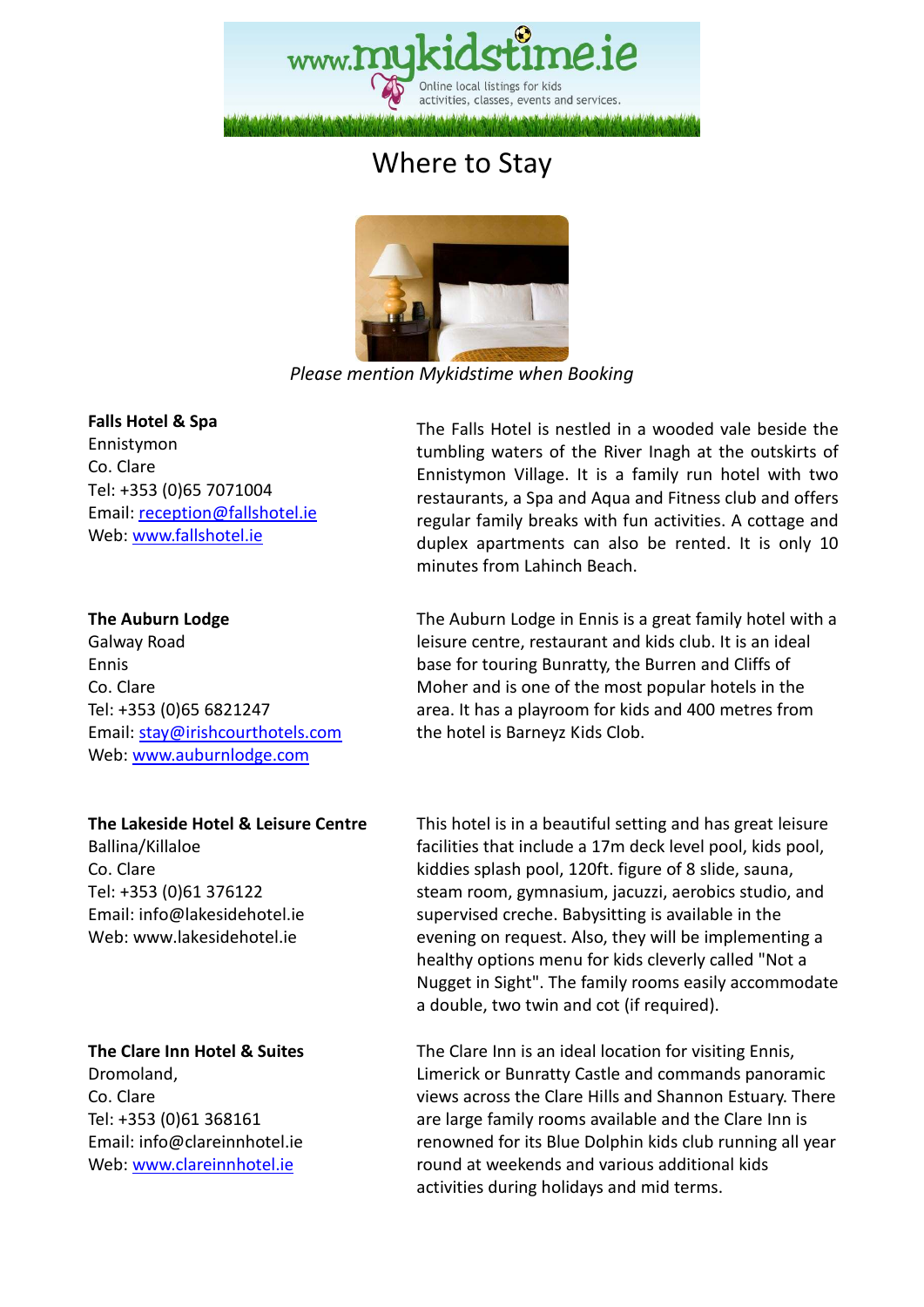

### Where to Eat



There are times when a quick trip to a fast food joint hits the spot and there are other times and occasions to be marked with a fun family meal out. In our opinion, a family-friendly restaurant should have an imaginative children's menu, plenty of high chairs, colouring materials and changing areas for babies. Here is a selection of child-friendly eateries:

- Italian Restaurants in Clare include Milano's in O'Connell Street in Ennis and L'Arco Italian Restaurant in Ballyvaughan.
- For the good old fast food try Eddie Rockets in Ennis or many of the Irish owned Supermacs – sometimes it has to be done!
- For Café Style menus and lunch menus try the Bagel Factory in Ennis, Wood Brothers in Kilalloe, Zest in Shannon.

For lunch and dinner where kids are welcomed and really catered for we recommend the following:

- Gallaghers Seafood Restaurant in Bunratty. Thatched restaurant in Bunratty that specializes in seafood. Approved as providing healthy kids menus, based on nutritional guidelines, by RTE's The Afternoon Show. Look out for the 'Improved Tasty and Healthy Menu For Kids' sticker and charter in the restaurant.
- Stonecutters Kitchen in Doolin. A traditional stone built cottage that has indoor and outdoor seating. They have toys for kids to play with inside and a walled garden with playground outside. Home cooked, traditional Irish cuisine. They have a lengthy kids menu and will do 1/2 portions of most dishes. Approved as providing healthy kids menus, based on nutritional guidelines, by RTE's The Afternoon Show.
- The Harbour Restaurant, Kilrush & Kilkee. Family friendly restaurant with high chairs, kiddies menu, coloring activities, and lots of space for push chairs/prams.
- Vaughan's Pub in Kifenora. Vaughan's serves traditional Irish food in the pub and restaurant. Kids are always made to feel welcome. It's a very relaxed atmosphere with indoor and outdoor seating. They have céili dancing twice weekly in the barn
- The Lakeside Hotel, Killaloe. They've created a special menu for kids called "Not a Nugget in Sight" which encourages healthy eating for kids. Approved as providing healthy kids menus, based on nutritional guidelines, by RTE's The Afternoon Show.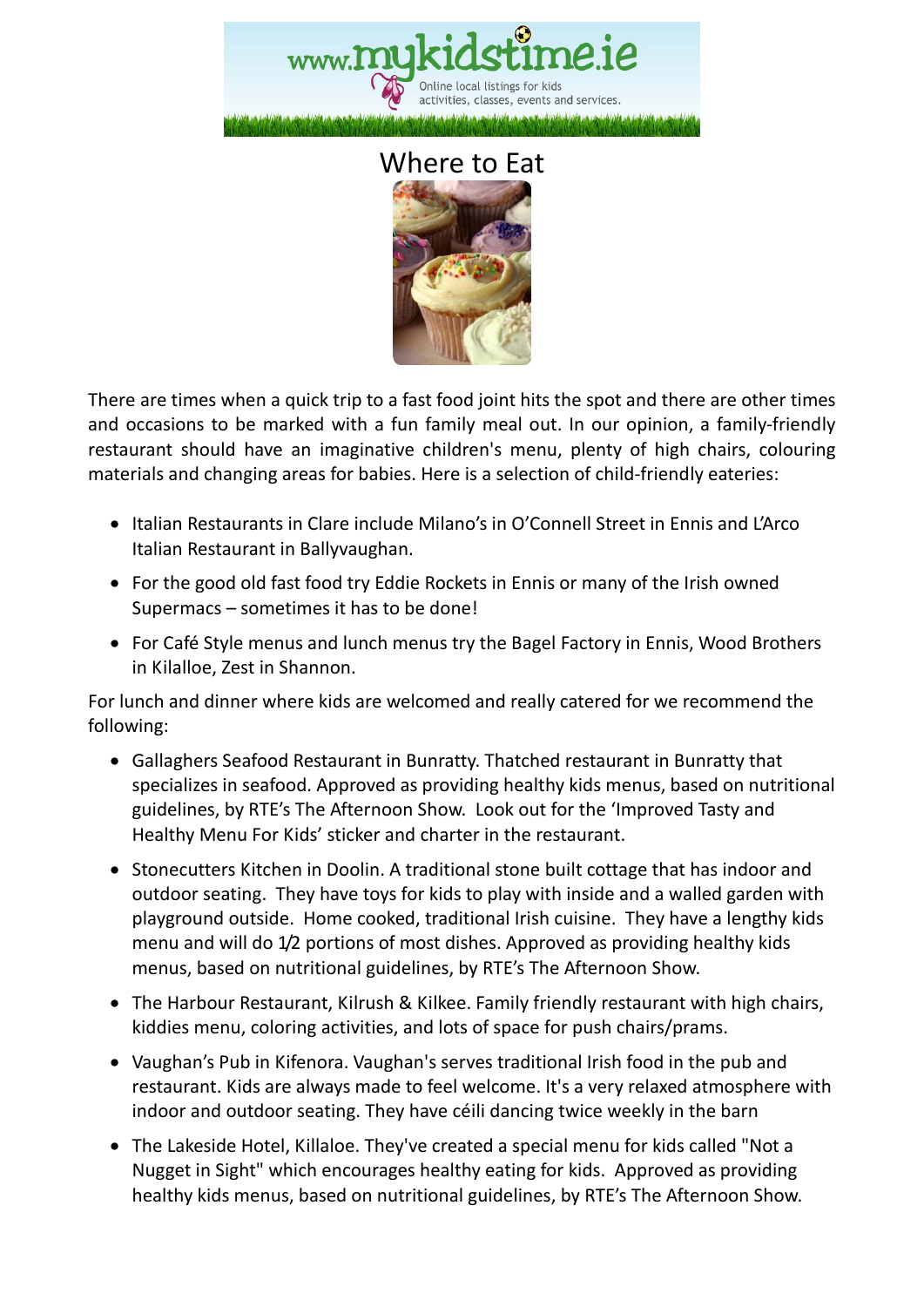

# Playgrounds



In the past year, Clare has seen lots of funding poured into community playgrounds. It was much needed and, as parents, we can be thrilled to have a choice of playgrounds. I've included on my list all the ones built and still in planning. I'll keep updating the details as playgrounds are newly opened.

**Ballynacally** - Small but nicely designed park amongst the trees with grass and matting. Totally enclosed with gates at front. Play structure with slide, house, train, seesaw, two springers, small roundabout and spinner bowl. It's perfect for smaller kids.

**Corofin** - Built near the GAA pitch, it's enclosed with fencing. Small climbing structure for little ones with slide, 3 types of roundabouts, two baby swings, butterfly and chicken springer, large climbing structure with slide, rope bridge, fireman's pole, hopscotch, springer seesaw, and zip line.

**Cratloe Woods** – due to be ready end of 2011 and will be an amazing playground with new and very different equipment – more like an outdoor adventure park.

**Ennis** - This park spans behind the courthouse and has playground equipment on both sides of the green. Various sets of climbing bars, swings, baby swings, large and small slides, basketball hoop, and benches. It has a track and pitch which are nice, but the playground equipment is old and the play area is not fenced in - so not great for little ones.

**Ennis Lees Road Amenities Park** - Great all round facility with playground for the toddlers and older kids.

**Kildysart** - Toddler area is fenced in separately from older kids play area and it includes wooden train, ramps, and bridges, slide, baby swings, springers, and benches. The play area for the older ones includes a large rope pyramid, springer seesaw, a few types of roundabouts, nest swing, swings, chair swing, climbing bars, and large slide.

**Kilkishen** - Very colorful playground with assortment of roundabouts, slides, swings, springer seesaw, nest swing, and more. This playground has a unique climbing structure with stacked 10-sided shapes (a decagon?). They plan on expanding even more activities for the older children.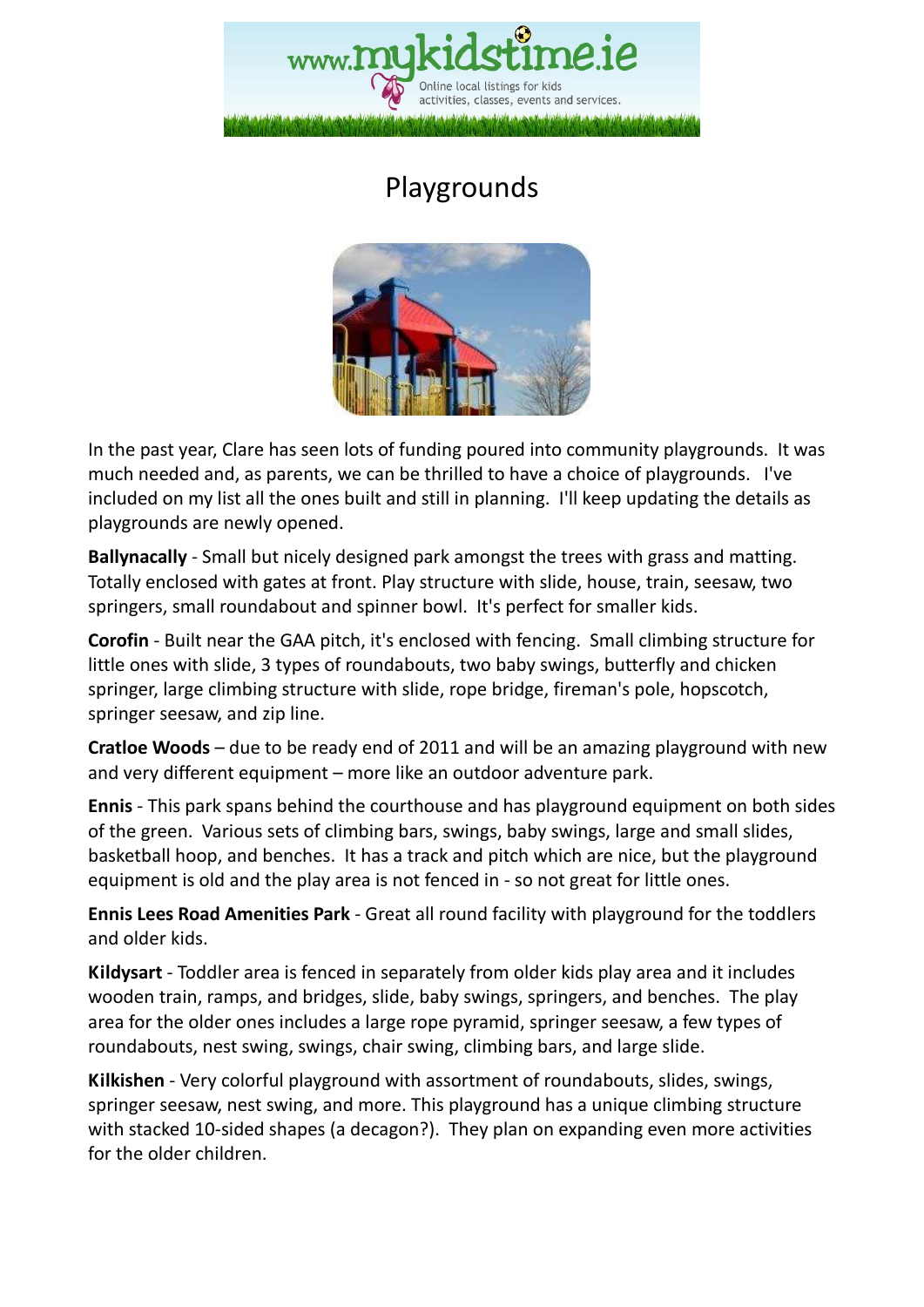

**Killaloe** - Excellent playground with various kinds of slides, springer seesaws, swing, roundabouts and the favourite for all - the zip wire! Located beside the Tennis Club in Killaloe there is also great parking.

**Lisdoonvarna** - One of the largest playgrounds built recently with springer seesaws, nest swing, roundabouts of various kinds, slides and climbing structures for all ages, a log playhouse, large rope pyramid, balance beams, bars, etc. They incorporated various play surfaces with grass and rubber matting and left a few trees to mature in the playground. Pitches and short walking paths nearby.

**Mountshannon** - new playground built in 2011 and is very modern and caters for both small kids and big kids. The little kids can enjoy their own slide, sea saw and rockers, the bigger kids have the spider climbing frame, spinning wheel, swings and there is a compbination of rubber matring and grass with few benches and tables for picnics. The beauty of this one is that is beside Aistear Iniscealtra - the amazing old maze, and you cna also take a walk to the harbour to enjoy the stunning few across the lake.

**O'Briensbridge** - This is also one of the newer, more colourful playgrounds with all the best of equipment for both the smaller kids and the not so small kids. If is fully enclosed and there are also many great walks along the river nearby so a fun day out can be had by all.

**Quin** - These grounds aren't quite open yet, but some equipment is installed including rope pyramid, carousel, springer seesaw, climbing structure with slide, nest swing, regular swings and baby swings.

**Scariff** - Playground with various equipment for ages 0 to 12. Set in a beautiful setting with plenty of parking spaces. A little outside the town so nice and quiet too - except for the kids of course!

**Shannon Inis Ealga** - Very colourful, fenced in playground with plenty to keep all ages happy. Various structures to climb, large rope pyramid, nest swing, springers, slide, large and small swings, lots of benches, and more.

**Sixmilebridge** - This playground is behind the Bridge Kids building and enclosed with fencing. Large climbing structure with ropes to climb, two slides, a hammock swing, spring car and motorcycle, playhouse, springer seesaw, spinner bowl, small swing and baby swing, hopscotch, standing carousel, larger swings, rock-it platform and benches.

**Tulla** - Playground with high walls and nice parking area that conveniently overlooks the playground. It has a good variety for toddlers and older children including: two baby swings, two regular swings, nest swing, seal and pig springer, small climbing structure with hamster tube and small slide, springer seesaw, roundabout, standing roundabout, large climbing structure with slide, rope bridge and fireman's pole, and zip line. There is soft play surface under the equipment and a few benches to sit on. My kids particularly like talking to each other through the telephone tube.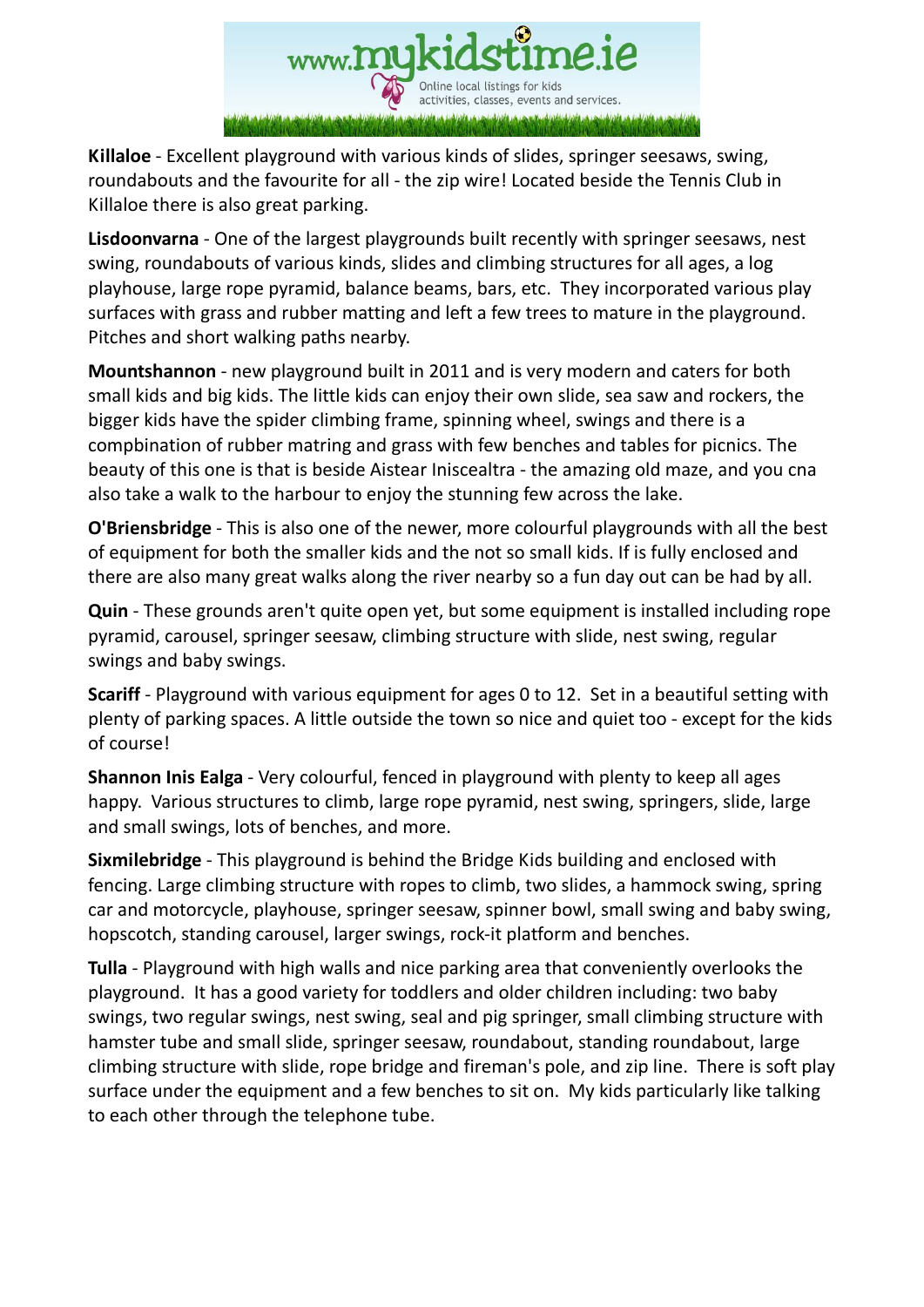



Shops that the kids will enjoy a browse in include:

- The Ennis Book Shop, Hughes & Hughes and O' Mahony's all in Ennis town have kids sections and some have separate children's section with tables and chairs and arts and crafts.
- M.F. Tierney in Ennis is an interesting experience selling Hobby Supplies, Cycling and Fishing gear. Also has a bicycle hire service.
- World of Wonder and Tir na nOg Toymaster in Ennis for all toys.
- An Siopa Beag in Killaloe has a beautiful selection of wooden toys and traditional toys as well as arts and crafts, wool and knitting materials.
- Little Ones in Ennis stock a great selection of gifts and wooden toys too.

## Other Useful Information

### *Where can we park?*

Many towns and villages have parking restrictions in operation. Make sure to check whether there is a disc parking or pay and display parking wherever you intend to leave your car. Failure to comply can result in heavy fines or your car being towed. Some car parks are for short-term use and some are for long-term use. Always read the signs!

Some shopping centres offer free parking or a refund when you shop there.